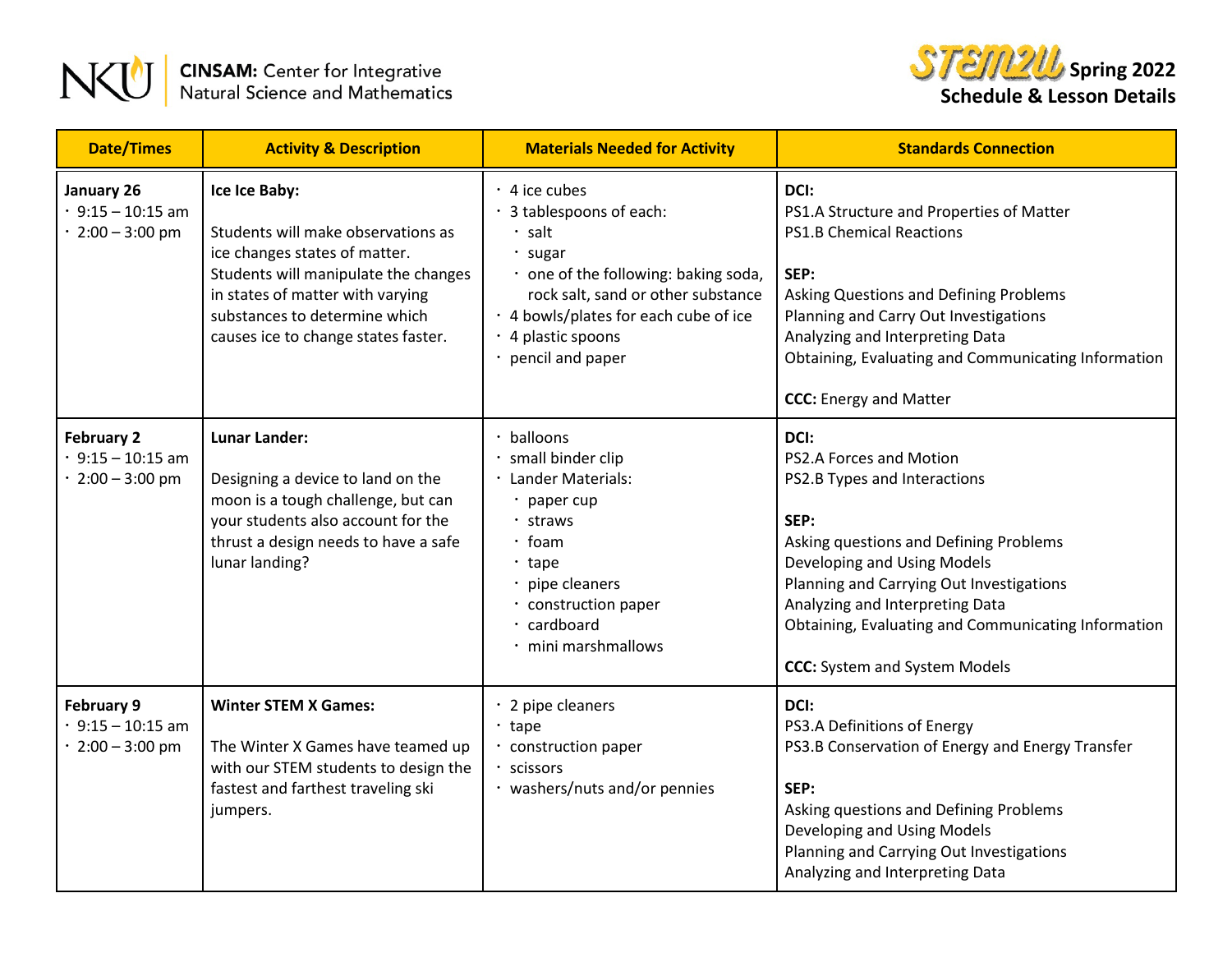



| <b>Date/Times</b>                                            | <b>Activity &amp; Description</b>                                                                                                                                                | <b>Materials Needed for Activity</b>                                                                                                                                                                                                                                               | <b>Standards Connection</b>                                                                                                                                                                                                                                                             |
|--------------------------------------------------------------|----------------------------------------------------------------------------------------------------------------------------------------------------------------------------------|------------------------------------------------------------------------------------------------------------------------------------------------------------------------------------------------------------------------------------------------------------------------------------|-----------------------------------------------------------------------------------------------------------------------------------------------------------------------------------------------------------------------------------------------------------------------------------------|
|                                                              |                                                                                                                                                                                  |                                                                                                                                                                                                                                                                                    | Obtaining, Evaluating and Communicating Information<br>Constructing explanations and designing solutions<br><b>CCC:</b> Energy and Matter                                                                                                                                               |
| February 16<br>$9:15 - 10:15$ am<br>$2:00 - 3:00$ pm         | <b>Magnetic Mazes:</b><br>What better way to learn about<br>powerful magnetic forces than by<br>using them to compete in a Magnetic<br>Maze Showdown!                            | paper plates or cardboard to design<br>maze<br>· Maze Obstacles:<br>· pipe cleaners<br>· cardboard<br>· Gummy Worms/Twizzlers<br>· straws<br>$\cdot$ tape<br>· Magnetic Items:<br>· paper clips or magnetic balls<br>· variety of magnets (different<br>strengths)<br>paper/pencil | DCI:<br>PS2.A Forces and Motion<br>PS2.B Types of Interactions<br>SEP:<br>Asking questions and Defining Problems<br>Planning and Carrying Out Investigations<br>Analyzing and Interpreting Data<br>Obtaining, Evaluating and Communicating Information<br><b>CCC:</b> Energy and Matter |
| <b>February 23</b><br>$9:15 - 10:15$ am<br>$2:00 - 3:00$ pm  | <b>Wiggle Bot:</b><br>Combine your magnificent<br>engineering skills with your inner<br>artist and watch as the magic<br>unfolds! Students create a bot that<br>will design art! | $\cdot$ 3 markers<br>plastic cup<br>tape (electrical preferred)<br>· large sheets of white posters<br>clothespin<br>craft stick<br>masking tape<br>· AA battery holder<br>· 2 AA batteries<br>$\cdot$ 1.5-3 V DC Motor                                                             | DCI:<br>PS3.A Definitions of Energy<br>PS3.B Conservation of Energy and Energy Transfer<br>SEP:<br>Asking questions and Defining Problems<br>Developing and Using Models<br>Analyzing and Interpreting Data<br><b>CCC:</b> Energy and Matter                                            |
| March 2<br>$\cdot$ 9:15 - 10:15 am<br>$\cdot$ 2:00 - 3:00 pm | Rock n' Roll:<br>Let's get rockin' with hands-on<br>learning about types of rocks and                                                                                            | broken crayons<br>scissors<br>aluminum foil<br>cup of hot water                                                                                                                                                                                                                    | DCI:<br><b>ESS2.A Earth Materials and Systems</b><br>ESS2.C The Roles of Water in Earth's Surface Processes                                                                                                                                                                             |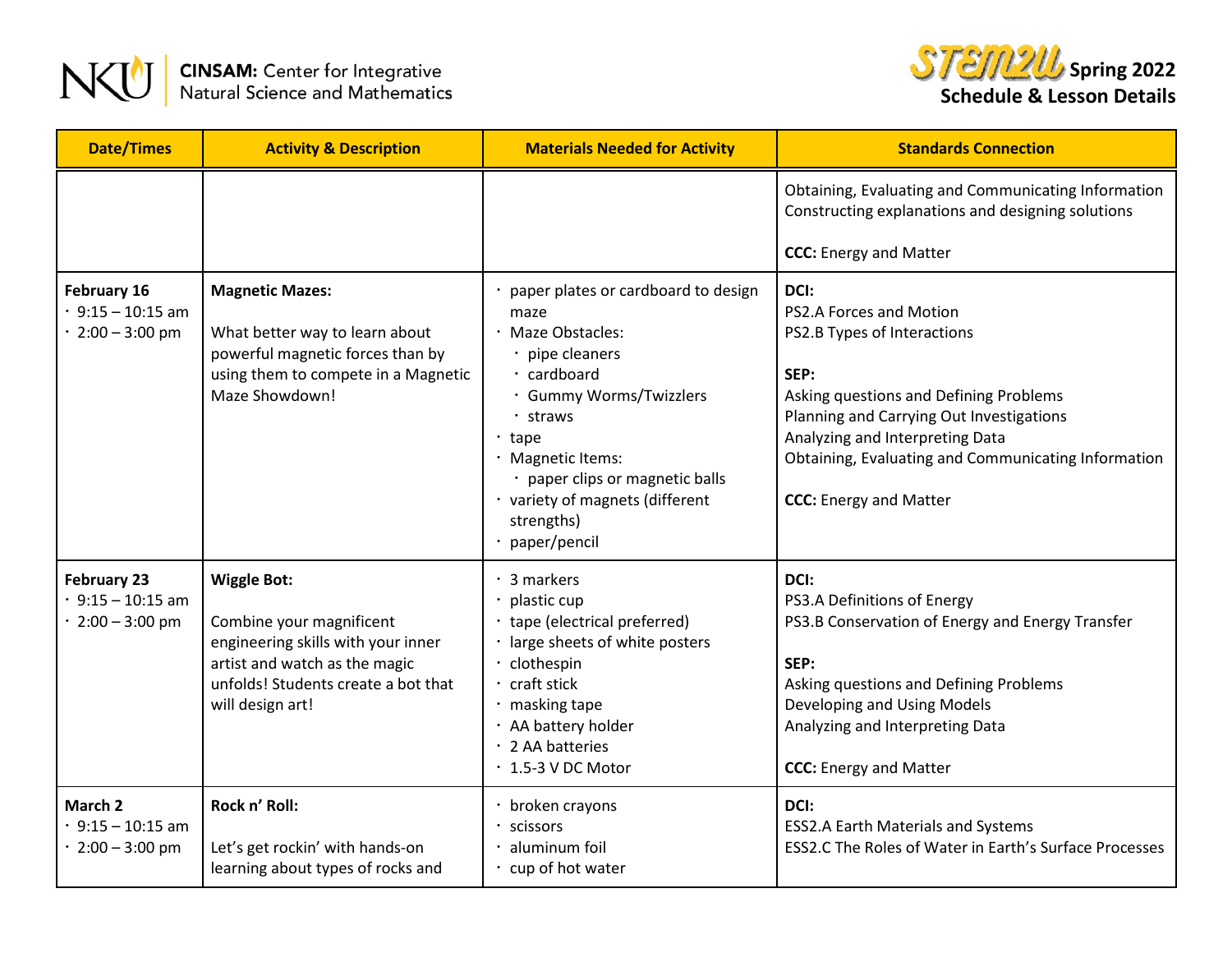



| <b>Date/Times</b>                                 | <b>Activity &amp; Description</b>                                                                                                                                                                                   | <b>Materials Needed for Activity</b>                                                                                                                                                                                                              | <b>Standards Connection</b>                                                                                                                                                                                                                                                                                                                                                              |
|---------------------------------------------------|---------------------------------------------------------------------------------------------------------------------------------------------------------------------------------------------------------------------|---------------------------------------------------------------------------------------------------------------------------------------------------------------------------------------------------------------------------------------------------|------------------------------------------------------------------------------------------------------------------------------------------------------------------------------------------------------------------------------------------------------------------------------------------------------------------------------------------------------------------------------------------|
|                                                   | weathering and erosion!                                                                                                                                                                                             | plastic knife<br>timer<br>· food coloring<br>eye dropper<br>sugar cubes<br>plastic container                                                                                                                                                      | SEP:<br>Asking questions and Defining Problems<br>Developing and Using Models<br>Planning and Carrying Out Investigations<br>Analyzing and Interpreting Data<br>Obtaining, Evaluating and Communicating Information<br>Constructing explanations and designing solutions<br><b>CCC: Patterns</b>                                                                                         |
| March 9<br>$9:15 - 10:15$ am<br>$2:00 - 3:00$ pm  | <b>Minute to Win It STEM Challenges:</b><br>Students will learn about momentum,<br>forces, gravitational pull and other<br>amazing STEM concepts as they<br>compete in various Minute to Win It<br>STEM challenges. | · water bottles (students will fill with<br>water)<br>plastic cups (10 per group)<br>$\cdot$ index cards<br>· balloons<br>· 1 chopstick (per student)<br>· keys (or something similar)<br>$\cdot$ string<br>paperclips<br>stopwatch/timing device | DCI:<br>PS2.A Forces and Motion<br>PS3.A Definitions of Energy<br>SEP:<br>Asking questions and Defining Problems<br>Obtaining, Evaluating and Communicating Information<br>Constructing explanations and designing solutions<br><b>CCC:</b> Energy and Matter                                                                                                                            |
| March 16<br>$9:15 - 10:15$ am<br>$2:00 - 3:00$ pm | <b>Leprechaun Traps:</b><br>Feeling lucky enough to catch a<br>leprechaun? Join us as we put<br>engineering to the ultimate test when<br>we design traps to catch the sneaky<br>little leprechauns.                 | Cardboard<br>boxes (shoe boxes, cereal boxes)<br>$·$ tape<br>· scissors<br>· craft sticks<br>· cups/bowls/paper plates<br>pipe cleaners<br>· string                                                                                               | DCI:<br>PS2.A Forces and Motion<br>PS2.B Types of Interactions<br>SEP:<br>Asking questions and Defining Problems<br>Developing and Using Models<br>Planning and Carrying Out Investigations<br>Analyzing and Interpreting Data<br>Obtaining, Evaluating and Communicating Information<br>Constructing explanations and designing solutions<br><b>CCC:</b> Scale, Proportion and Quantity |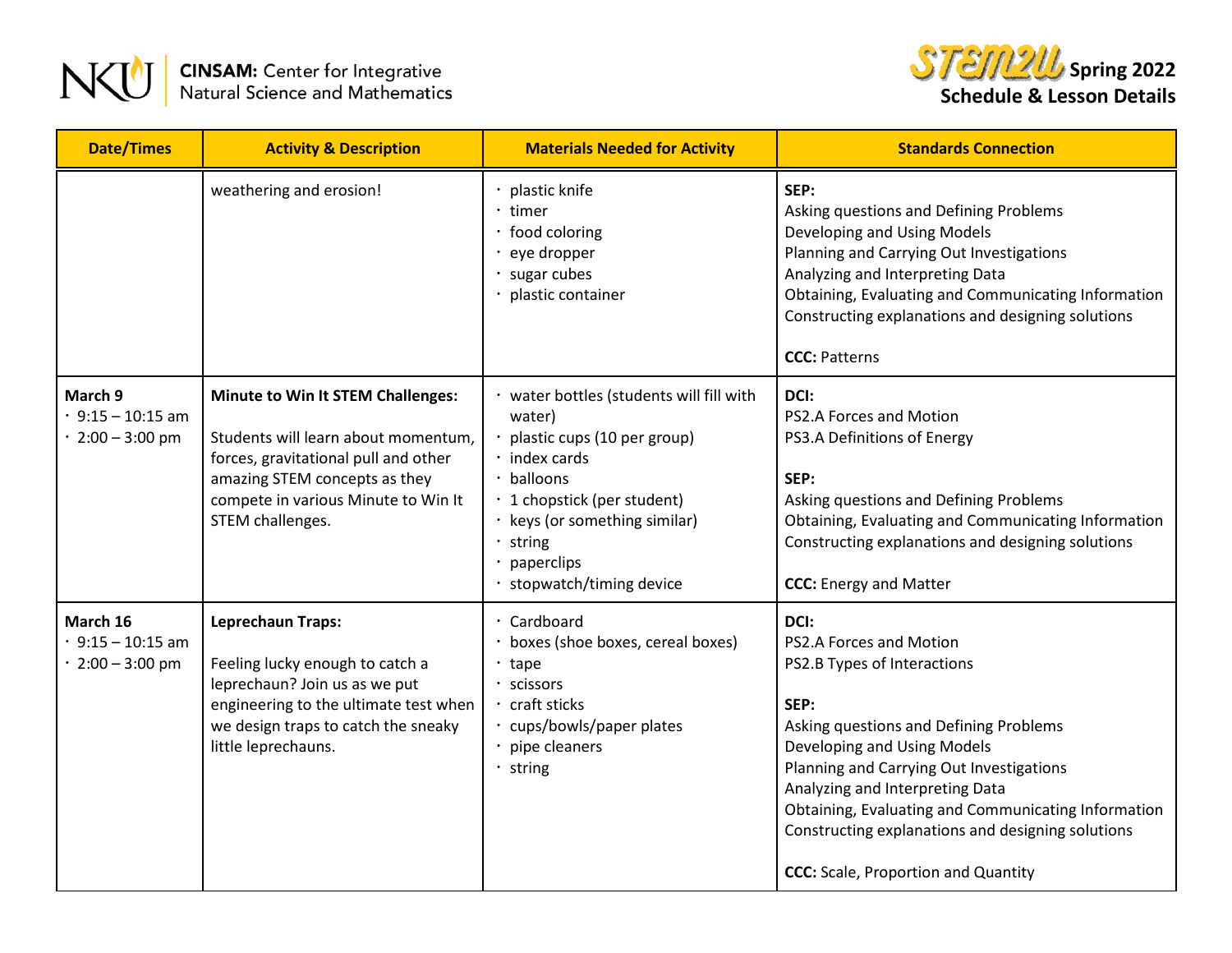



| <b>Date/Times</b>                                             | <b>Activity &amp; Description</b>                                                                                                                                                                                                                                | <b>Materials Needed for Activity</b>                                                                                                                                                                                                                                        | <b>Standards Connection</b>                                                                                                                                                                                                                                                                                                                                                                             |
|---------------------------------------------------------------|------------------------------------------------------------------------------------------------------------------------------------------------------------------------------------------------------------------------------------------------------------------|-----------------------------------------------------------------------------------------------------------------------------------------------------------------------------------------------------------------------------------------------------------------------------|---------------------------------------------------------------------------------------------------------------------------------------------------------------------------------------------------------------------------------------------------------------------------------------------------------------------------------------------------------------------------------------------------------|
| March 23<br>$\cdot$ 9:15 - 10:15 am<br>$\cdot$ 2:00 - 3:00 pm | <b>Cleaning Earth's Water:</b><br>Learn about the importance of the<br>Earth's most precious resource -<br>water! Students will see first-hand<br>how little fresh water there is on<br>Earth and how to create their own<br>filtration system to help clean it. | plastic cups<br>Styrofoam cups<br>coffee filters and/or other filtration<br>items (pieces of cloth, cotton, paper<br>towels, filter paper)<br>· rubber bands<br>prepared dirty water                                                                                        | DCI:<br><b>ESS3.A Natural Resources</b><br>ESS3.C Human Impacts on Earth Systems<br>SEP:<br>Asking questions and Defining Problems<br>Developing and Using Models<br>Planning and Carrying Out Investigations<br>Analyzing and Interpreting Data<br>Obtaining, Evaluating and Communicating Information<br>Constructing explanations and designing solutions<br><b>CCC:</b> Systems and System Models   |
| April 6<br>$\cdot$ 9:15 - 10:15 am<br>2:00 - 3:00 pm          | <b>Wind Turbines:</b><br>Students will learn about alternative<br>energy sources as they design and<br>build working wind turbines. Students<br>will test various structures within<br>their turbines to create the most<br>effective design.                    | · water or Gatorade bottles (partially<br>filled)<br>· straws<br>· string<br>plates<br>· nuts/bolts<br>· dowel rods<br>plastic spoons<br>· foam pieces<br>cups<br>$\cdot$ tape<br>$\cdot$ index cards<br>· toothpicks<br>· cut pool noodles<br>any other materials to build | DCI:<br>PS3.B Conservation of Energy and Energy Transfer<br><b>ESS3.A Natural Resources</b><br>SEP:<br>Asking questions and Defining Problems<br>Developing and Using Models<br>Planning and Carrying Out Investigations<br>Analyzing and Interpreting Data<br>Obtaining, Evaluating and Communicating Information<br>Constructing explanations and designing solutions<br><b>CCC:</b> Cause and Effect |
| April 20<br>$\cdot$ 9:15 - 10:15 am<br>$\cdot$ 2:00 - 3:00 pm | <b>Beaver Dams:</b><br>Students will discover how animals<br>change the land over time and the                                                                                                                                                                   | $\cdot$ water<br>mini paint tray (or other container)<br>sticks<br>$\cdot$ rocks                                                                                                                                                                                            | DCI:<br>LS2.C Ecosystem dynamics, functioning and resilience<br>LS2.A Interdependence relationships in ecosystems                                                                                                                                                                                                                                                                                       |